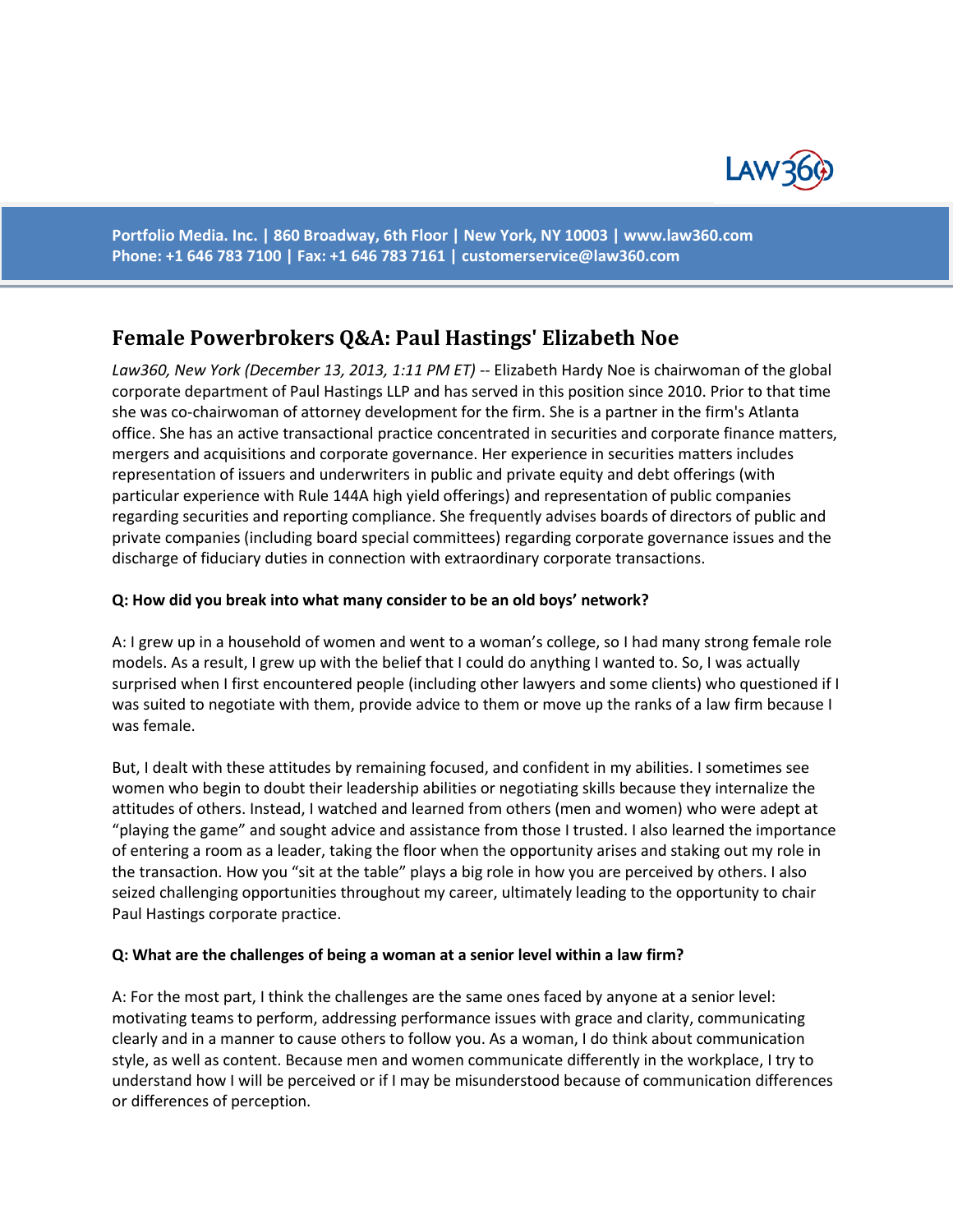### **Q: Describe a time you encountered sexism in your career and tell us how you handled it.**

A: Early in my career, I was asked to mark up a document for a client. It was a document that I was not all that familiar with, so I went the extra mile to review precedent and ask for everything I should on my client's behalf — which meant I provided a very heavy one-sided markup. I explained to the client that we should not expect the other side to accept everything. When we got the document back, they had accepted all changes. We were puzzled so my client asked the business guy on the other side what happened. He checked with his attorney, who said, "Oh, you know those little lady lawyers, the only way you can get them to shut up is to give them what they ask for." My client and I decided that since his sexism had worked directly in our favor, we would just let that one slide!

### **Q: What advice would you give to an aspiring female attorney?**

A: There are unwritten rules and understanding them and learning to work within them is key to success — whether it is understanding how to "sit at the table" or figuring out how to be one of those routinely chosen to be included in teams, informal and formal, — it all stems from knowing the game that others are playing. Being thoughtful about your approach and style and taking advantage of the opportunities and advice provided are important elements of development.

I would also advise that young women choose their battles. We still work in an environment where they will from time to time perceive they are treated differently (intentionally or unintentionally). If the treatment will impair their advancement, for example, not being chosen for an assignment because the senior lawyer assumes they do not want to travel away from their family, they need to find a way to raise concern and express their desire to get good assignments. In other situations, deflating the issue with humor or simply ignoring the slight may be the better course.

I would also advise aspiring women lawyers to read two books, "Lean In" and "Play Like a Man, Win Like a Woman."

Corporate America, including law firms, may need to do more to create more opportunity for women, but someone trying to succeed today has to do so in the environment as it exists.

## **Q: What advice would you give to a law firm looking to increase the number of women in its partner ranks?**

A: First, make it clear to partners that mentoring and developing the high-potential women associates in the firm is a top priority of management, through the partner evaluation system and by providing concrete examples of success. Second, talk to the rising star women associates to understand what they need. Firms that simply assume they know the challenges that their associates face and the assistance they need to develop can make big mistakes. Tailoring your development programs to the actual needs of your people will pay off.

Further, it is not enough to simply increase the number of women making partner. For long-term success, a firm must have women partners in positions of leadership. At Paul Hastings, the focus on continuing to develop talented women lawyers does not stop once the partnership vote is held. For example, two of our five department chairs are women, over 40 percent of our policy committee (our management committee) members are women, and women serve as office chairs, practice group and client team leaders throughout the firm.